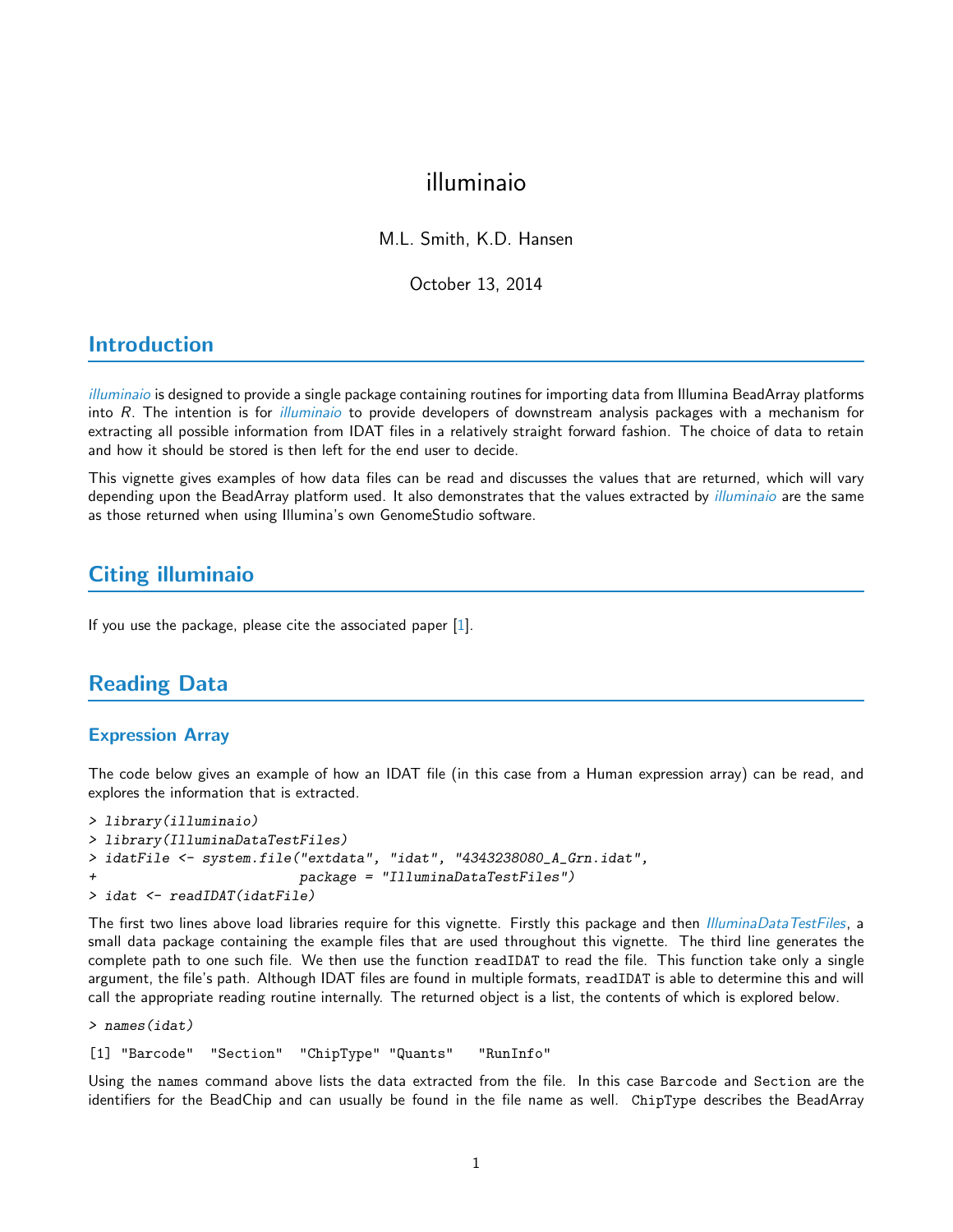platform this file was generated from. The RunInfo slot holds information about the processing performed on the array, most notably the date upon which it was scanned. Such information may be useful if one is attempting to identify batch effects amongst multiple samples. Quants is where the per-bead-type values are found. The commands below assign the Quants values to a new variable for convenience, and then print the first six entries from the resulting data.frame.

```
> idatData <- idat$Quants
```

```
> head(idatData)
```

|                |           |          |           |          |           | MeanBinData TrimmedMeanBinData DevBinData MedianBinData BackgroundBinData |                                                                                         |
|----------------|-----------|----------|-----------|----------|-----------|---------------------------------------------------------------------------|-----------------------------------------------------------------------------------------|
| $\mathbf{1}$   | 179.16405 |          | 180.45245 | 41.46048 | 177.66107 | 657.5565                                                                  |                                                                                         |
| $\overline{2}$ | 50.08747  |          | 50.42234  | 18.76339 | 46.82187  | 657.1952                                                                  |                                                                                         |
| 3              | 47.91959  |          | 48.55188  | 12.52172 | 49.05127  | 657.0317                                                                  |                                                                                         |
| 4              | 52.07837  |          | 52.34163  | 15.55780 | 47.36008  | 657.4821                                                                  |                                                                                         |
| 5              | 57.80818  |          | 58.02231  | 17.63354 | 58.88446  | 657.4556                                                                  |                                                                                         |
| 6              | 43.08765  |          | 43.68334  | 13.46260 | 43.53027  | 657.2791                                                                  |                                                                                         |
|                |           |          |           |          |           |                                                                           | BackgroundDevBinData CodesBinData NumBeadsBinData NumGoodBeadsBinData IllumicodeBinData |
| 1              |           | 1.130837 |           | 10008    | 47        | 46                                                                        | 10008                                                                                   |
| $\overline{2}$ |           | 1.345547 |           | 10010    | 42        | 42                                                                        | 10010                                                                                   |
| 3              |           | 1.438468 |           | 10014    | 48        | 44                                                                        | 10014                                                                                   |
| 4              |           | 1.250080 |           | 10017    | 40        | 39                                                                        | 10017                                                                                   |
| 5              |           | 1.411696 |           | 10019    | 57        | 54                                                                        | 10019                                                                                   |
| 6              |           | 1.081928 |           | 10020    | 46        | 43                                                                        | 10020                                                                                   |

We can see that for this expression array a total of 10 values are returned for each bead-type. The column headers are pulled directly from the IDAT file and do not directly match with how things are commonly labelled in GenomeStudio, although for the most part they are relatively easy to decipher. The CodeBinData, MeanBinData and NumGoodBeadsBinData columns are those that are reported by default in GenomeStudio and correspond the ProbeID, AVG\_Signal and NBEADS values respectively. DevBinData gives the standard deviation for the bead-type and can be used the generate the BEAD STDERR values GenomeStudio reports. The remaining columns give additional information and are discussed in the file EncryptedFormat.pdf that also accompanies this package.

### Genotyping Array

The example above focused on reading an IDAT file produced by scanning an expression array. To highlight some of the differences in output we shall now read a file from an Infinium genotyping array.

fixme: I should check exactly which platform this is from - MLS

```
> genotypeIdatFile <- system.file("extdata", "idat", "5723646052_R02C02_Grn.idat",
                      package = "IlluminaDataTestFiles")
> genotypeIdat <- readIDAT(genotypeIdatFile)
> names(genotypeIdat)
 [1] "fileSize" "versionNumber" "nFields" "fields" "nSNPsRead"
[6] "Quants" "MidBlock" "RedGreen" "Barcode" "ChipType"
```
The reading of the file proceeds in exactly the same way as before and a list is again returned. However, there are several more data fields returned. Again Quants is where the per-bead-type values are stored.

> head(genotypeIdat\$Quants)

[11] "RunInfo" "Unknowns"

|                    | Mean |     | SD NBeads |
|--------------------|------|-----|-----------|
| 10600313 415 231   |      |     | 12        |
| 10600322 9685 1040 |      |     | 9         |
| 10600328 1647 398  |      |     | 11        |
| 10600336 3680      |      | 624 | 17        |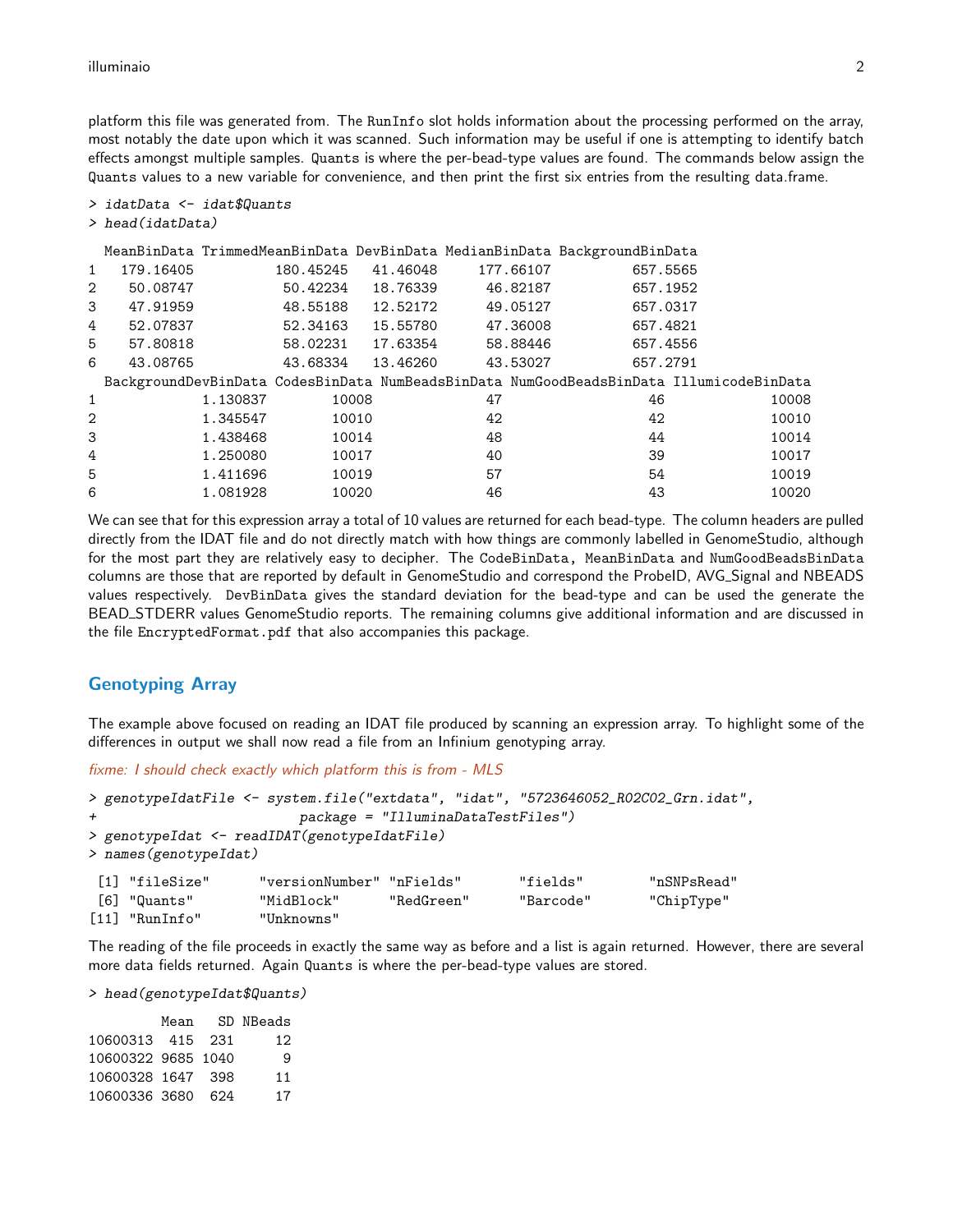| 10600345 3616      | 173 | 5  |
|--------------------|-----|----|
| 10600353 4578 1122 |     | 14 |

For genotyping arrays only the four typically reported values are contained within the IDAT file and their column names more closely resemble those that are found in GenomeStudio.

### Comparison with GenomeStudio

Now we shall compare the values extracted by *[illuminaio](http://bioconductor.org/packages/release/bioc/html/illuminaio.html)* with those reported by Illumina's GenomeStudio software, to ensure our file reading routines are performing correctly.

#### Importing GenomeStudio Values

```
> gsFile <- system.file("extdata", "gs", "4343238080_A_ProbeSummary.txt.gz",
                        + package = "IlluminaDataTestFiles")
> gStudio <- read.delim(gsFile, sep = "\t", header = TRUE)
> idatData <- idatData[which(idatData[,"CodesBinData"] %in% gStudio[,"ProbeID"]),]
> gStudio <- gStudio[match(idatData[,"CodesBinData"], gStudio[,"ProbeID"]),]
```
The first line above reads a file that was produced by reading the IDAT file into GenomeStudio and then immediately exporting that data as a tab separated text file. No other processing was performed on the data. *fixme: Currently this* file is stored on a web server, although the intention is to include it in the [illuminaDataTestFile](http://bioconductor.org/packages/release/bioc/html/illuminaDataTestFile.html) package.

However, the two datasets are not quite compatible at the moment. Reading directly from an IDAT file returns values for several bead-types that serve as internal controls and are not annotated by Illumina. These bead-types are excluded automatically by GenomeStudio, so the second line above identifies and removes them from our *[illuminaio](http://bioconductor.org/packages/release/bioc/html/illuminaio.html)* data. The two data sets should now contain the same number of bead-types.

The inclusion of these extra bead-types is not the only difference, they are also in different orders. Bead-types are extracted in numerical order from IDAT files, but the GenomeStudio output is sorted alphabetically. The third line reorders the GenomeStudio values to match those from *[illuminaio](http://bioconductor.org/packages/release/bioc/html/illuminaio.html)*, making our comparison slightly easier.

#### Performing Comparison

The code below produces the two plots seen in Figure 1.

```
> par(mfrow = c(1,2))> plot(idatData[, "MeanBinData"], gStudio[, "X4343238080_A.AVG_Signal"],
      xlab = "illumination", ylab = "GenomeStudio")> identical(idatData[, "MeanBinData"], gStudio[, "X4343238080_A.AVG_Signal"])
[1] FALSE
> hist(idatData[, "MeanBinData"]- gStudio[, "X4343238080_A.AVG_Signal"],
+ breaks = 100, main = "", xlab = "Difference")
```
The first plot shows the summarized bead-intensity values extracted by *[illuminaio](http://bioconductor.org/packages/release/bioc/html/illuminaio.html)* on the horizontal axis against Genomestudio's values on the vertical axis. We can see they are highly similar. However, they are not identical, as shown by the third line above. The second plot visualises the distribution of the differences between the two sets of values, showing them to be small. These are most likely introduced by rounding performed by GenomeStudio that is not carried out by [illuminaio](http://bioconductor.org/packages/release/bioc/html/illuminaio.html).